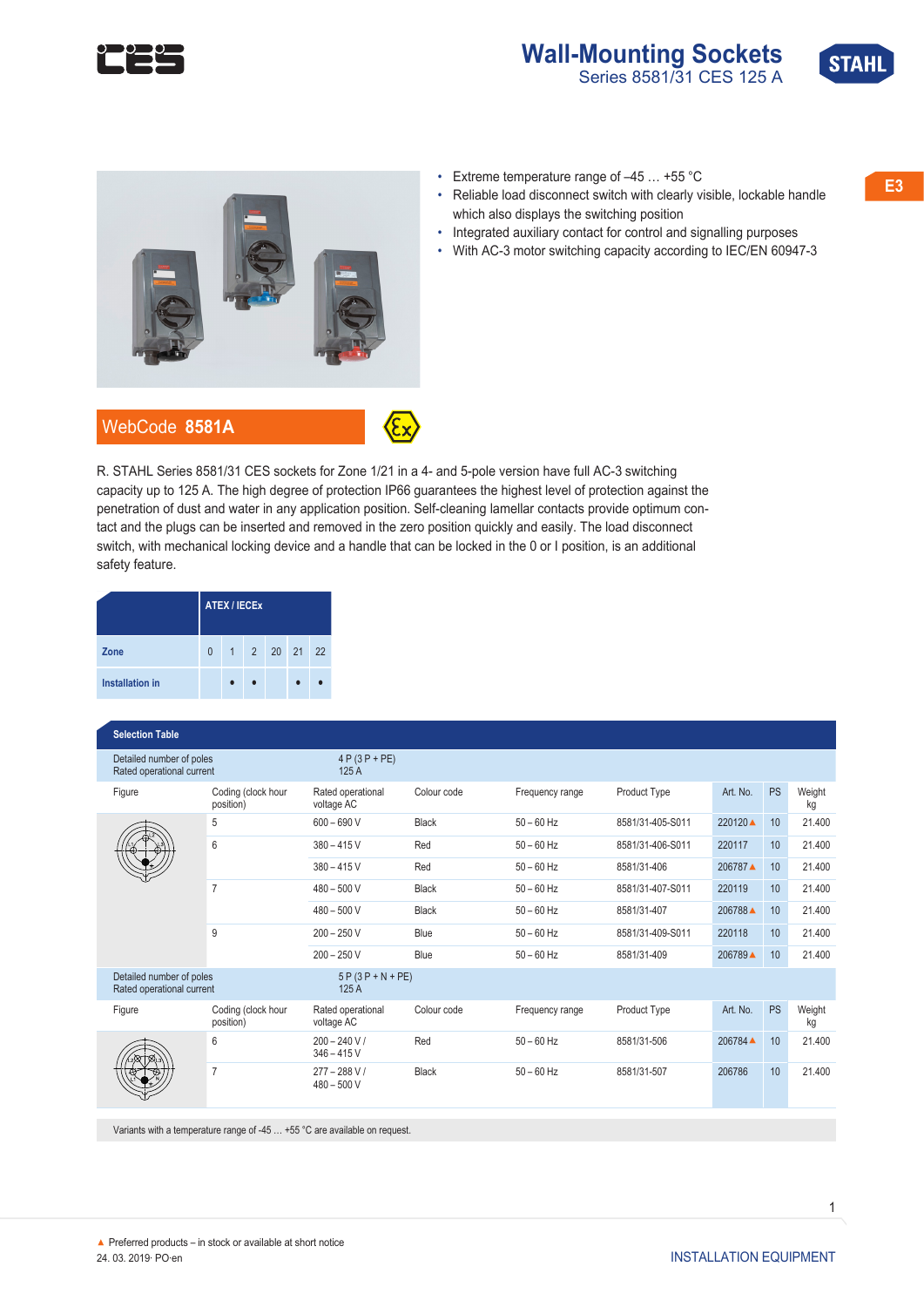# **STAHL Wall-Mounting Sockets**<br>
Series 8581/31 CES 125 A

| <b>Technical Data</b>                     |                                                                                                                                  |                                                                  |
|-------------------------------------------|----------------------------------------------------------------------------------------------------------------------------------|------------------------------------------------------------------|
| Variant                                   | 8581/31-                                                                                                                         | 8581/31--S011                                                    |
| <b>Explosion Protection</b>               |                                                                                                                                  |                                                                  |
| Ambient temperature °C                    | $-30+55$ °C                                                                                                                      | $-30+45$ °C                                                      |
| Gas explosion protection IECEx            | Ex db eb IIC T5 Gb                                                                                                               | Ex db eb IIC T5 Gb                                               |
| Gas explosion protection ATEX             | <b>&amp; II 2 G Ex db eb IIC T5 Gb</b>                                                                                           | ⓒ II 2 G Ex db eb IIC T5 Gb                                      |
| Gas explosion protection EAC              | 1 Ex d e IIC T6/T5 Gb<br>1 Ex d e [ib] IIC T6/T5 Gb                                                                              | 1 Ex d e IIC T6/T5 Gb<br>1 Ex d e [ib] IIC T6/T5 Gb              |
| Dust explosion protection IECEx           | Ex tb IIIC T95 °C Db                                                                                                             | Ex tb IIIC T95 °C Db                                             |
| Dust explosion protection ATEX            | <b>E</b> II 2 D Ex tb IIIC T95 °C Db                                                                                             | ⓒ II 2 D Ex tb IIIC T95 °C Db                                    |
| Dust explosion protection EAC             | Ex tb IIIC T65 °CT85 °C Db                                                                                                       | Ex tb IIIC T65 °CT85 °C Db                                       |
| Ambient temperature °C 2                  | $-30+40$ °C                                                                                                                      | $-30+40$ °C                                                      |
| Gas explosion protection IECEx 2          | Ex db eb IIC T6 Gb                                                                                                               | Ex db eb IIC T6 Gb                                               |
| Gas explosion protection ATEX 2           | Ex II 2 G Ex db eb IIC T6 Gb                                                                                                     | W II 2 G Ex db eb IIC T6 Gb                                      |
| Dust explosion protection IECEx 2         | Ex tb IIIC T80 °C Db                                                                                                             | Ex tb IIIC T80 °C Db                                             |
| Dust Explosion Protection ATEX 2          | ⓒ II 2 D Ex tb IIIC T80 °C Db                                                                                                    | ⓒ II 2 D Ex tb IIIC T80 °C Db                                    |
| Certificates                              | ATEX (PTB), Brazil (ULB), EAC (LPE), IECEx (PTB), Korea<br>(KGS)                                                                 | ATEX (PTB), Brazil (ULB), EAC (LPE), IECEx (PTB), Korea<br>(KGS) |
| <b>Electrical Data</b>                    |                                                                                                                                  |                                                                  |
| Auxiliary contacts available              | Yes                                                                                                                              | Yes                                                              |
| <b>Ambient Conditions</b>                 |                                                                                                                                  |                                                                  |
| Notes                                     | T6: 125 A -30  +40 °C<br>T6: 110 A -30  +45 °C<br>T5: 125 A -30  +45 °C<br>$T5: 110 \text{ A} -30  +55 \text{ }^{\circ}\text{C}$ |                                                                  |
| <b>Mechanical Data</b>                    |                                                                                                                                  |                                                                  |
| Degree of protection (IP)                 | IP66                                                                                                                             | <b>IP66</b>                                                      |
| Degree of protection note                 | according to IEC/EN 60529                                                                                                        | according to IEC/EN 60529                                        |
| Enclosure material                        | Polyester, Glass fibre reinforced                                                                                                | Polyester, Glass fibre reinforced                                |
| Silicone-free                             | No                                                                                                                               | No                                                               |
| Connection terminals min.                 | $35 \text{ mm}^2$                                                                                                                | $35 \text{ mm}^2$                                                |
| Connection terminals finely-stranded max. | $2 \times 150$ mm <sup>2</sup>                                                                                                   | $2 \times 150$ mm <sup>2</sup>                                   |
| Connection terminals stranded max.        | $2 \times 150$ mm <sup>2</sup>                                                                                                   | $2 \times 150$ mm <sup>2</sup>                                   |
| Components                                |                                                                                                                                  |                                                                  |
| Plate with threaded holes                 |                                                                                                                                  | With 2 x M63-M50                                                 |
| Screw connections                         | 1 x M63                                                                                                                          | Can be ordered as accessories                                    |
| Cable diameter                            | $28 - 48$ mm                                                                                                                     |                                                                  |
| Material of screw connections             | Polyamide, black                                                                                                                 |                                                                  |
| Stopping plug                             | 1 x M25                                                                                                                          | 1 x M50                                                          |
| Stopping plug material                    | Polyamide, black                                                                                                                 | Polyamide, black                                                 |
| Notes                                     | Plate with threaded holes: made of brass, for metal cable glands                                                                 |                                                                  |

#### **◤Accessories and Spare Parts**

| .<br><b>Figure</b> | Description | Art. No. | Weigh. |  |
|--------------------|-------------|----------|--------|--|
|                    |             |          |        |  |

### Auxiliary contact



kg 2 NC contacts (8080/1-3) 250 V AC/DC max. 6 A 1.5 ... 2.5 mm² solid / finely stranded The switching function of the auxiliary contact depends on the installation slot used. Left and right: synchronising 168356 0.026